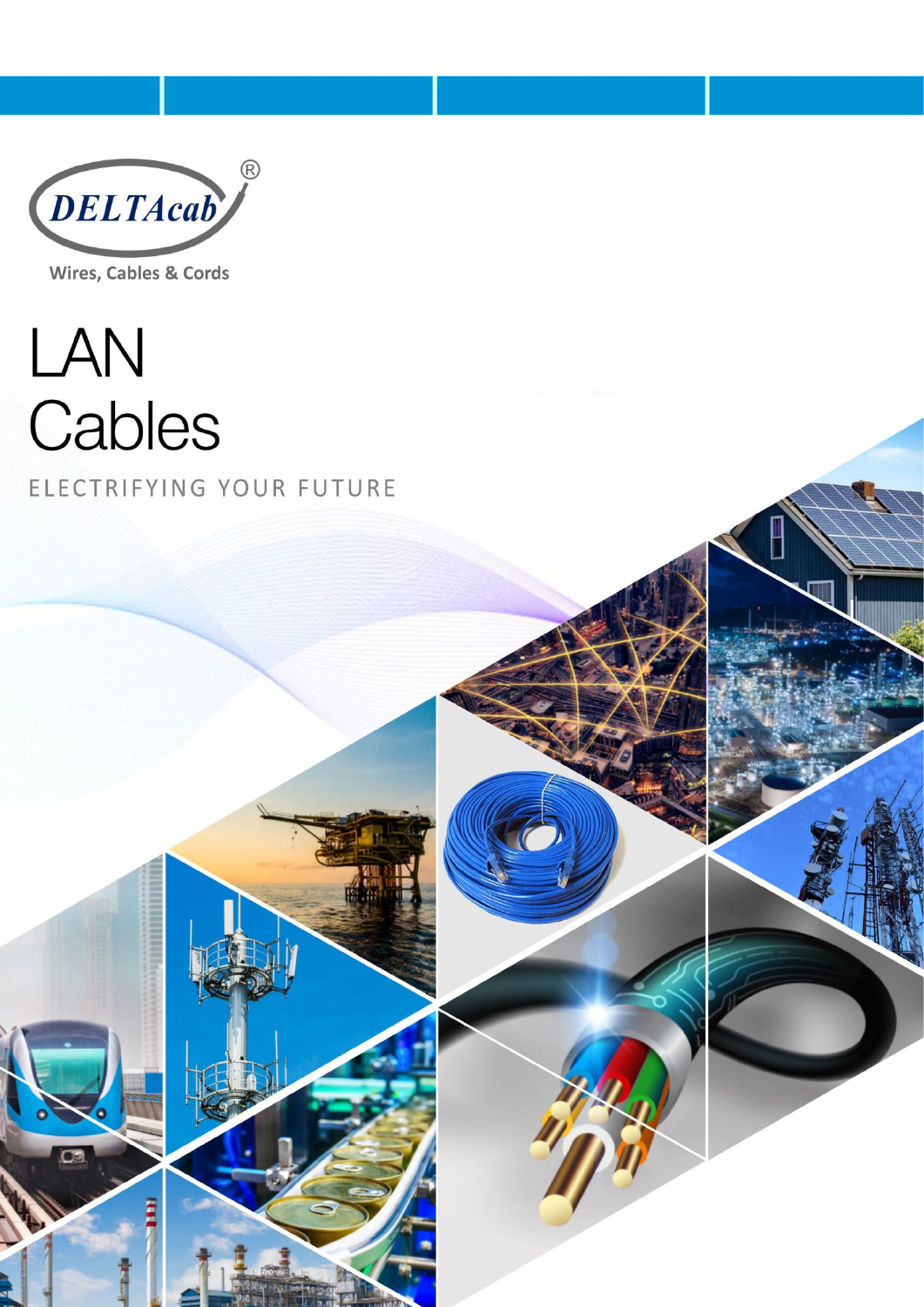Deltacab is into manufacturing and supply of high-quality Networking LAN Cable Manufacturers and Supplier in India. In today's internet era it is imperative to have great internet speed with a flexible Lan Cable Internet. Deltacab LAN Cables are manufactured with the best quality standards and give excellent results in connectivity, speed, durability and overall performance. The entire range of LAN Cables, Signalling Cables, Structural Cables etc. are designed by a team of experienced technocrats who have vast industry experience. These cables cover everything from computers to GPS devices. Deltacab LAN cables are also customizable in sizes and colours and they can also come with added features as required by the customer.



Data Cables: These are the cables that lead from one's computer to one's GPS device. These tend to use the newer USB or older serial protocol

| <b>Product State</b>         |                       | <b>Transmission Characteristics</b> |                   |
|------------------------------|-----------------------|-------------------------------------|-------------------|
| Type                         | Cat-5E FTP            | Impedance (zo) 1-100MHz             | $100 +/- 15$ ohms |
| Standard                     | 4 Pairs               | Attenuation (IL) 100 MHz            | 22 dB/100m        |
|                              |                       | Return Loss (RL) 100 MHz            | 20 dB/100m        |
| <b>Material Construction</b> |                       | Next 100 MHz                        | 35 dB/100m        |
| Conductor                    | Copper 0.50mm         | PSNEXT 100 MHz                      | 32.3 dB/100m      |
| Insulation                   | Solid PE 1.00 mm      | ELFEXT 100 MHz                      | 24 dB/100m        |
| Tape                         | Polester Ribbon 30 mm | PSELFEXT 100 MHz                    | 21 dB/100m        |
| Drain Wire                   | Tinplate Copper 0.50  | Velocity of propagation 100 MHz     | 0.620/100m        |
| Shield                       | AL Foil 70mm          | Delay 100 MHz                       | 538 ns/100m       |
| Jacket                       | PVC.                  | Speed (SKEW) 1-100 MHz              | 45 ns/100m        |
| <b>Delivery Instruction</b>  |                       |                                     |                   |
| Length                       | 305m/coil             |                                     |                   |
| Diameter                     | $6.50 +/- 0.10$ mm    |                                     |                   |
| Max. Strain Power            | 80N                   |                                     |                   |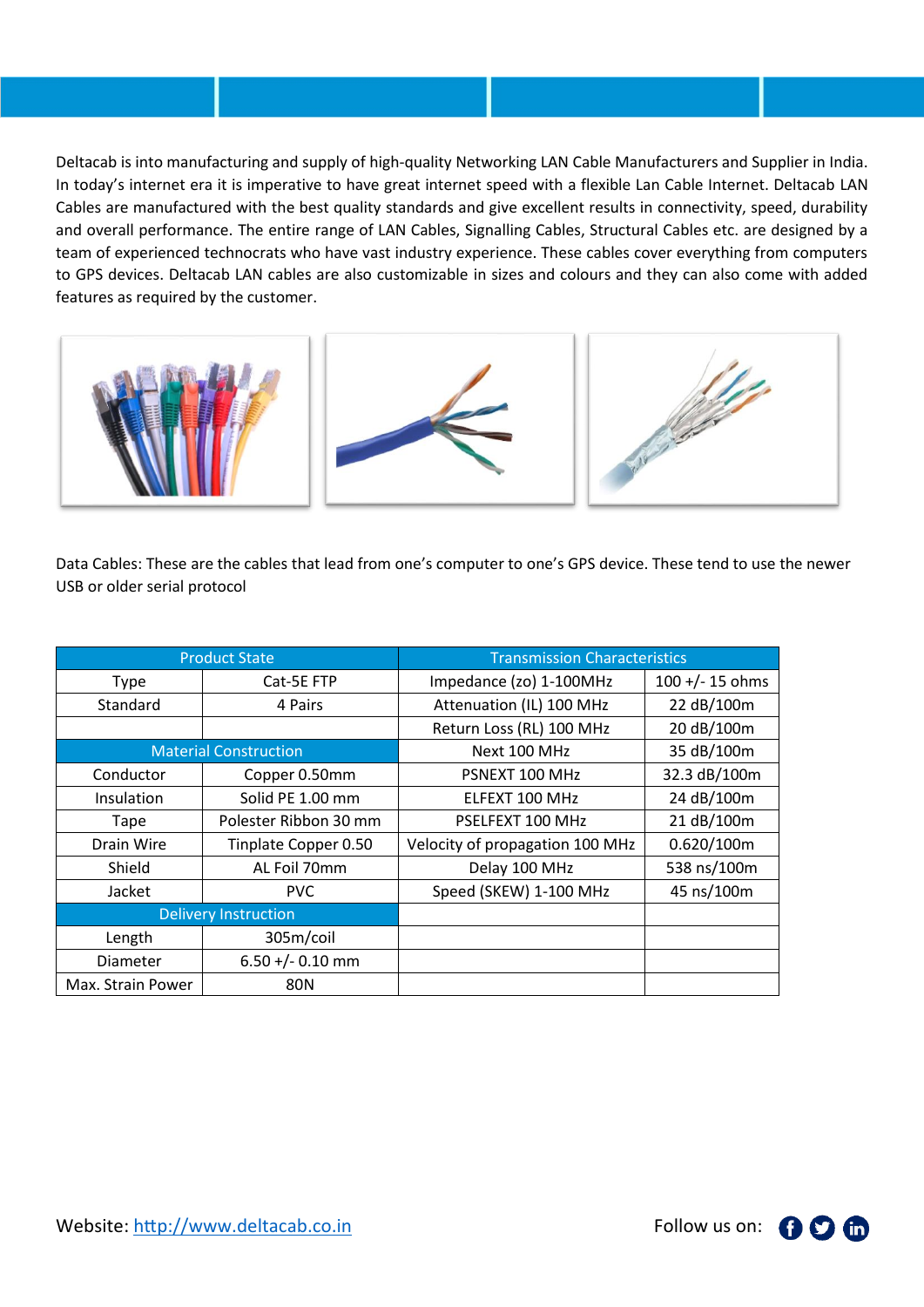| <b>Product State</b>         |                      | <b>Transmission Characteristics</b> |                    |
|------------------------------|----------------------|-------------------------------------|--------------------|
| Type                         | Cat-6E FTP           | Impedance (zo) 1-100MHz             | $100 + (-15)$ ohms |
| Standard                     | 4 Pairs              | Attenuation (IL) 100 MHz            | 22 dB/100m         |
|                              |                      | Return Loss (RL) 100 MHz            | 20 dB/100m         |
| <b>Material Construction</b> |                      | Next 100 MHz                        | 38.3 dB/100m       |
| Conductor                    | Copper 0.55mm        | PSNEXT 100 MHz                      | 36.3 dB/100m       |
| Insulation                   | Solid PE 1.10 mm     | ELFEXT 100 MHz                      | 24 dB/100m         |
| Tape                         | Polester Ribbon 30   | PSELFEXT 100 MHz                    | 21 dB/100m         |
|                              | mm                   |                                     |                    |
| Drain Wire                   | Tinplate Copper 0.50 | Velocity of propagation 100 MHz     | 0.620/100m         |
| Shield                       | AL Foil 70mm         | Delay 100 MHz                       | 538 ns/100m        |
| Jacket                       | <b>PVC</b>           | Speed (SKEW) 1-100 MHz              | 45 ns/100m         |
| <b>Delivery Instruction</b>  |                      |                                     |                    |
| Length                       | 305m/coil            |                                     |                    |
| Diameter                     | $7.30 +/- 0.10$ mm   |                                     |                    |
| Max. Strain                  | <b>80N</b>           |                                     |                    |
| Power                        |                      |                                     |                    |

| <b>Product State</b>         |                    | <b>Transmission Characteristics</b> |                    |
|------------------------------|--------------------|-------------------------------------|--------------------|
| <b>Type</b>                  | Cat-6E UTP         | Impedance (zo) 1-100MHz             | $100 + (-15)$ ohms |
| Standard                     | 4 Pairs            | Attenuation (IL) 100 MHz            | 32.8 dB/100m       |
|                              |                    | Return Loss (RL) 100 MHz            | 17.3 dB/100m       |
| <b>Material Construction</b> |                    | Next 250 MHz                        | 38.3 dB/100m       |
| Conductor                    | Copper 0.55mm      | PSNEXT 100 MHz                      | 36.3 dB/100m       |
| Insulation                   | Solid PE 1.10 mm   | ELFEXT 100 MHz                      | 19.8 dB/100m       |
| <b>Centre Cross</b>          | <b>PE</b>          | PSELFEXT 100 MHz                    | 16.8 dB/100m       |
| Jacket                       | <b>PVC</b>         | Velocity of propagation 100 MHz     | 0.620/100m         |
|                              |                    | Delay 100 MHz                       | 538 ns/100m        |
|                              |                    | Speed (SKEW) 1-100 MHz              | 45 ns/100m         |
| <b>Delivery Instruction</b>  |                    |                                     |                    |
| Length                       | 305m/coil          |                                     |                    |
| Diameter                     | $6.80 +/- 0.10$ mm |                                     |                    |
| Max. Strain Power            | 80N                |                                     |                    |